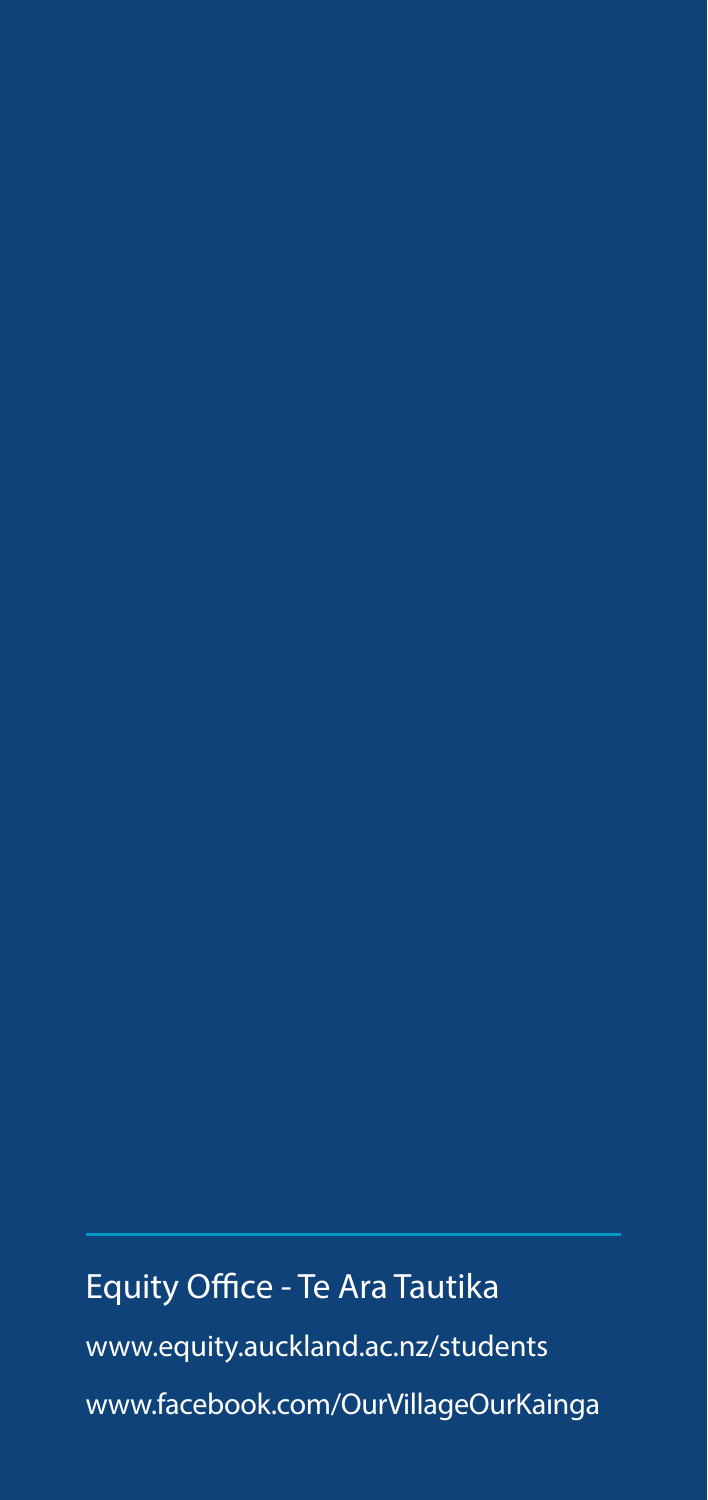# **UNDERGRADUATE TARGETED ADMISSION SCHEMES (UTAS)**

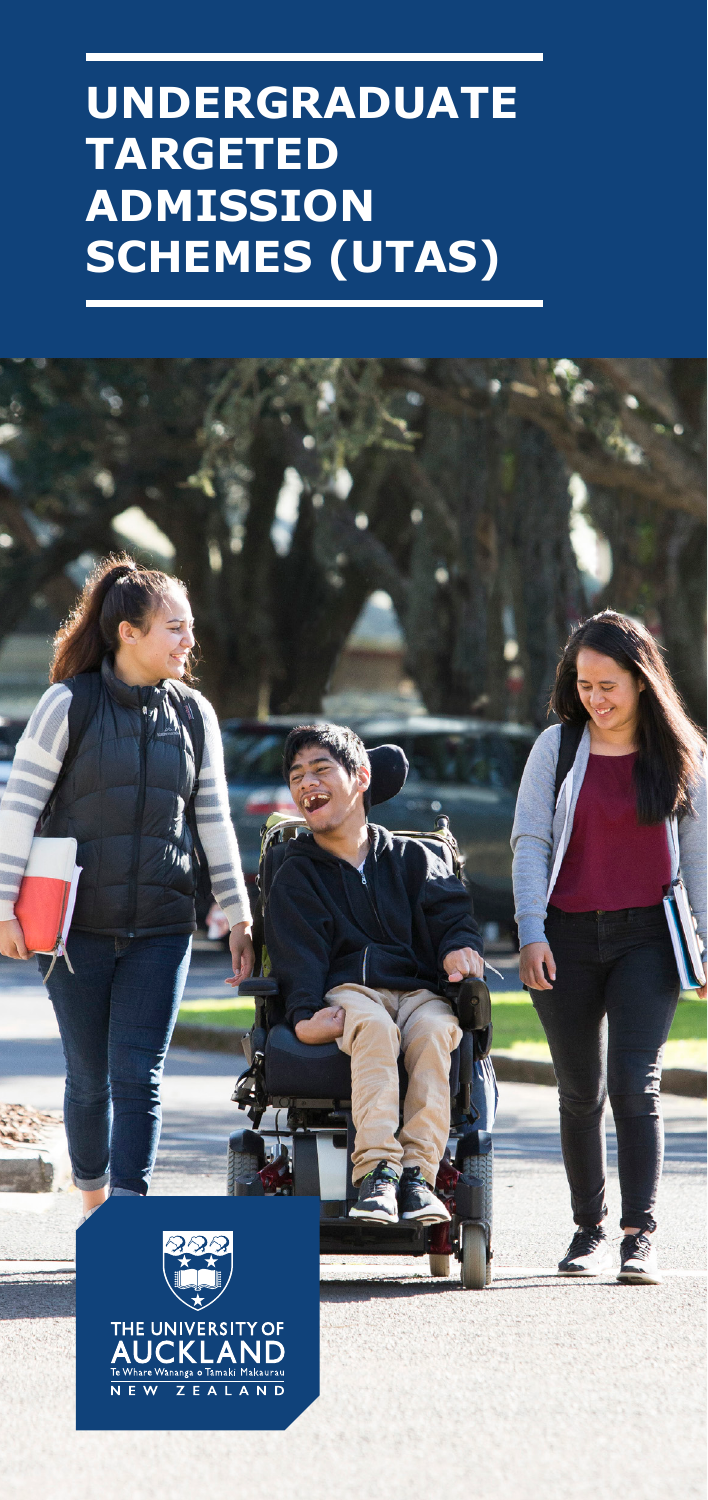#### Undergraduate Targeted Admission Schemes (UTAS)

The University of Auckland is committed to meeting its responsibilities under the Treaty of Waitangi and to being a safe, inclusive and equitable place to study. We have zero tolerance for discrimination.

As part of that commitment, our Undergraduate Targeted Admission Schemes are alternative pathways to undergraduate study for Māori students and students from UTAS groups who have the potential to succeed at New Zealand's leading University.

## Who is UTAS for?

UTAS is available to eligible Māori applicants and those from the following UTAS groups:

- Pacific applicants
- Applicants with disabilities
- Applicants from low socio-economic backgrounds (school leavers from decile 1-3 schools)
- Applicants from refugee backgrounds

UTAS is not available to international students.

To find out more visit www.auckland.ac.nz/utas

### How does UTAS work?

UTAS reserves a number of places in our undergraduate programmes for applicants who have met the University Entrance (UE) standard but have not met the guaranteed entry score for the programme of their choice.

UTAS students are expected to meet the same high academic standards as all other undergraduate students at the University.